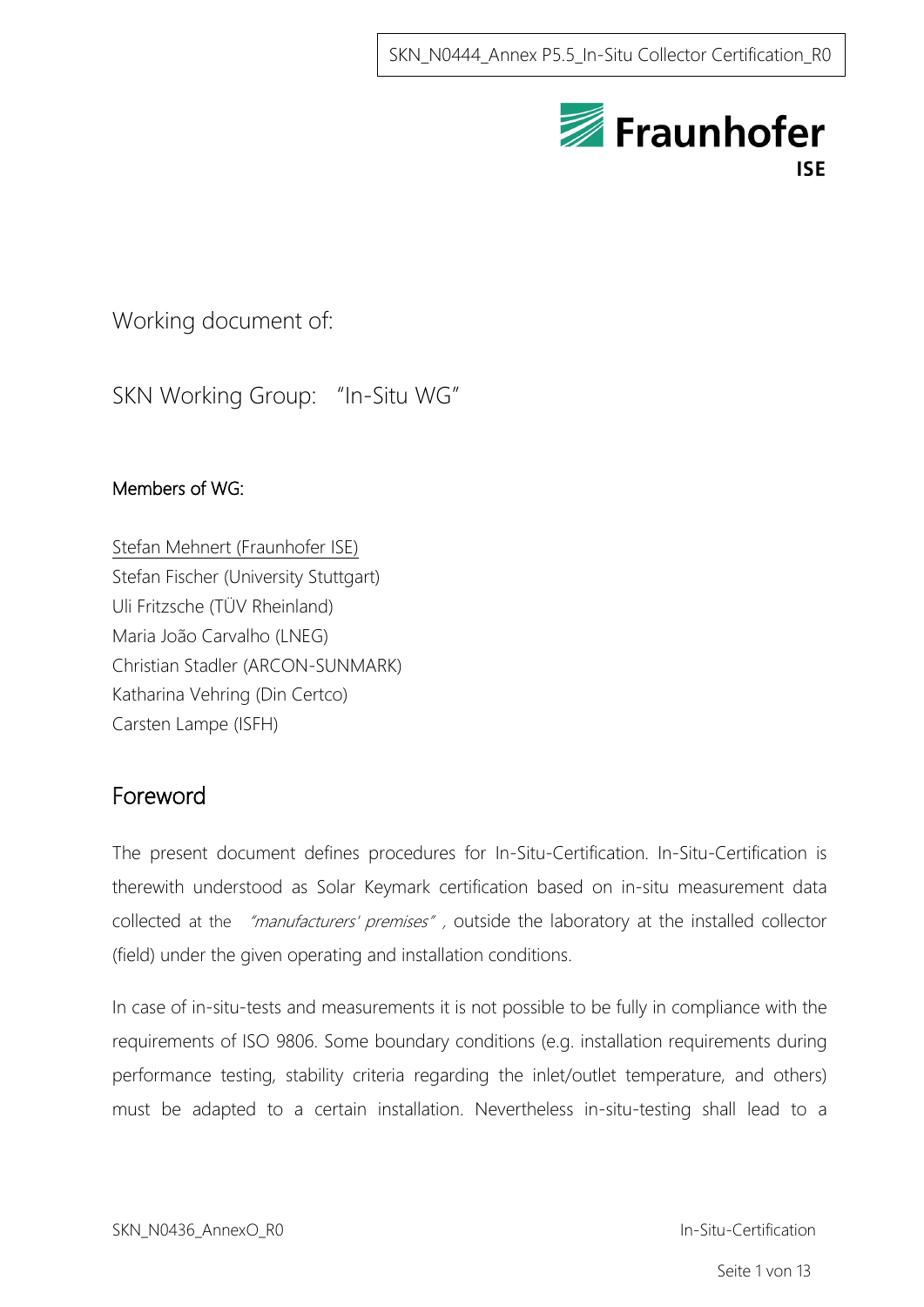

comparable set of collector parameters / collector power output like laboratory testing. Hence, to allow in-situ-certification it is necessary to:

- establish a new "Annex O" to the Solar Keymark Scheme Rules, which provides procedures for in-situ-testing.
- make some formal changes within the current Solar Keymark Specific Scheme Rules

Both parts are included in the present document. Section "Annex O" contains differing or additive requirements for performing in-situ-tests/-measurements.

Section "Formal changes" contains all necessary formal changes within the current Solar Keymark Specific Scheme Rules.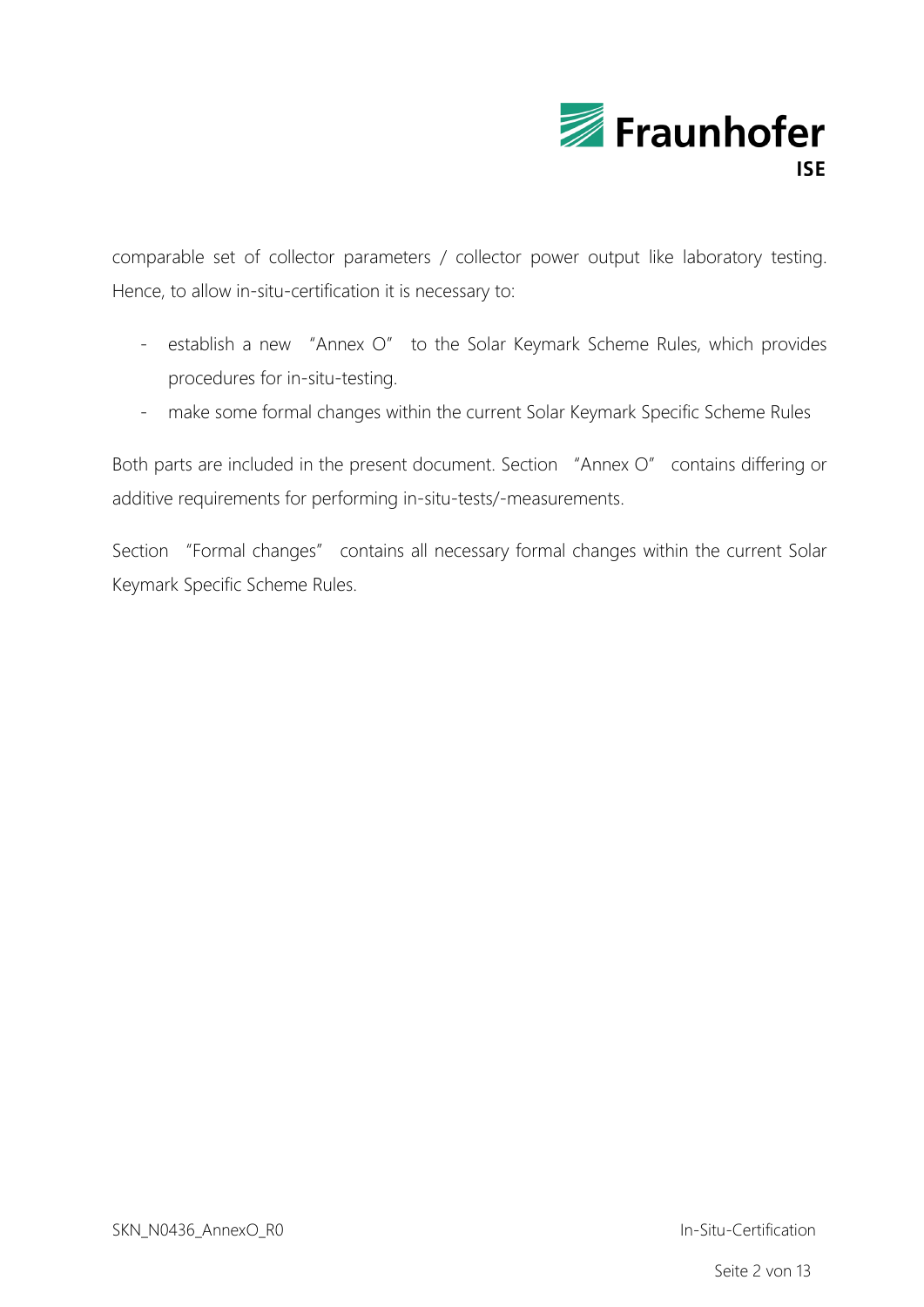

## Content:

In-Situ-Certification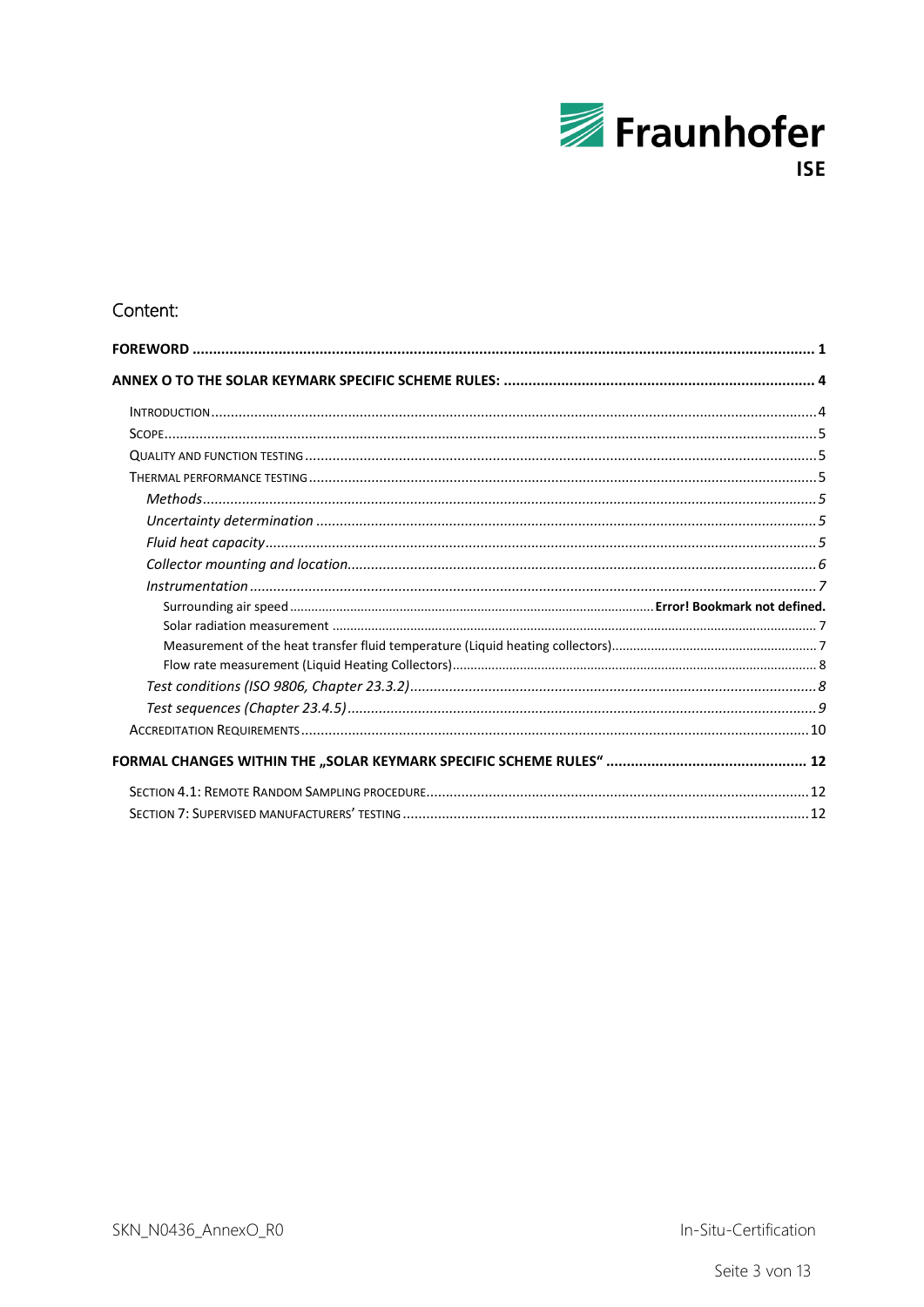

# <span id="page-3-0"></span>Annex O to the Solar Keymark Specific Scheme Rules:

In-Situ Certification / Type testing at the manufacturers' premises / installation site

## <span id="page-3-1"></span>Introduction

The present document defines procedures for In-Situ-Certification. In-Situ-Certification is therewith understood as Solar Keymark certification based on in-situ measurement data collected at the "manufacturers' premises", outside the laboratory at the installed collector (field) under the given operating and installation conditions.

A "manufacturers' premises" is herein understood as either the place of production or the operational facility.

At any time of the certification procedure the measurement equipment has to be fully under control of the accredited testing laboratory. The selection, provision, maintenance, calibration and installation of the instrumentation as well as the performance of the measurement, the data storage and data transmission is subjected to the accredited testing laboratory.

"Witness testing" - tests done at the manufacturers' premises by an employer of an accredited testing laboratory in the presence of another person (from manufacture, certifier, …) - and/or "supervised manufacturers' testing" – tests done at the manufacturers' premises by an employer of the manufacture in the presence of a supervising person from an accredited testing laboratory, are not covered by this document.

In-situ testing must not necessarily be limited to existing applications. It is also imaginable to consider in-situ-testing during the planning and installation of a collector field. Also in-situ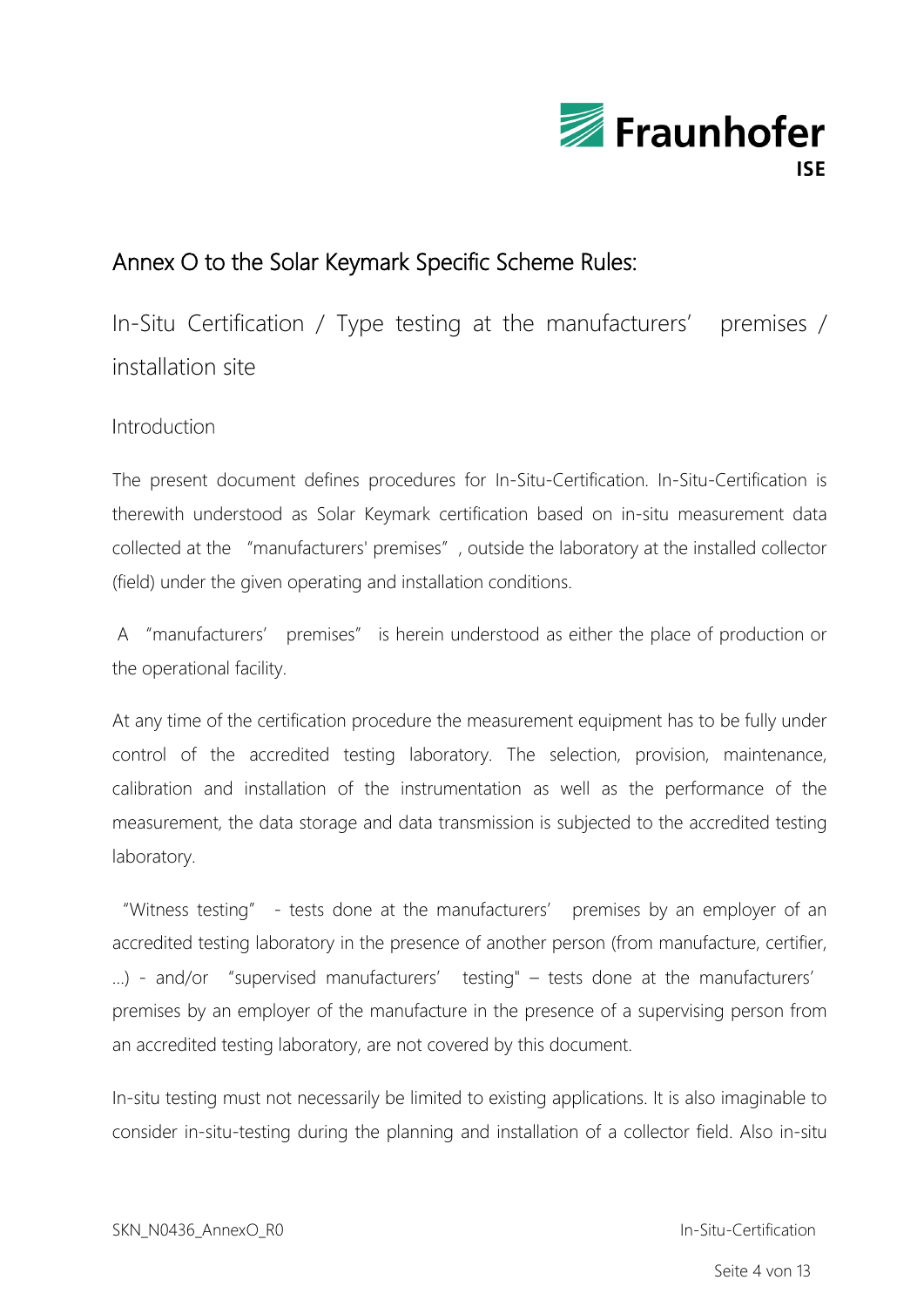

testing is not limited to performance characterization.

### <span id="page-4-0"></span>Scope

In-situ certification is targeting but not limited to collectors which because of their size, power output, weight, operating conditions or on-site production can hardly be tested in a laboratory.

## <span id="page-4-1"></span>Quality and function testing

Quality and function testing shall either be done at the field installation and/or in the testing laboratory using an additional collector / collector component. A minimum requirement is that the full set of function tests of EN ISO 9806 is to be reported.

<span id="page-4-3"></span><span id="page-4-2"></span>Thermal performance testing

## **Methods**

In-situ thermal performance testing has to be performed using QDT with the equation given in ISO 9806. All parameters have to be initially determined. If a parameter is found to be physically implausible or has a T-Ratio of less than 3, it can be excluded.

### <span id="page-4-4"></span>Uncertainty determination

Since the boundary conditions during the performance test deviate from the normative requirements an uncertainty determination of the identified parameters is essential and has to be reported in proper manner for each parameter separately.

### Fluid heat capacity

<span id="page-4-5"></span>Current field measurements / evaluations show that the heat capacity of the heat transfer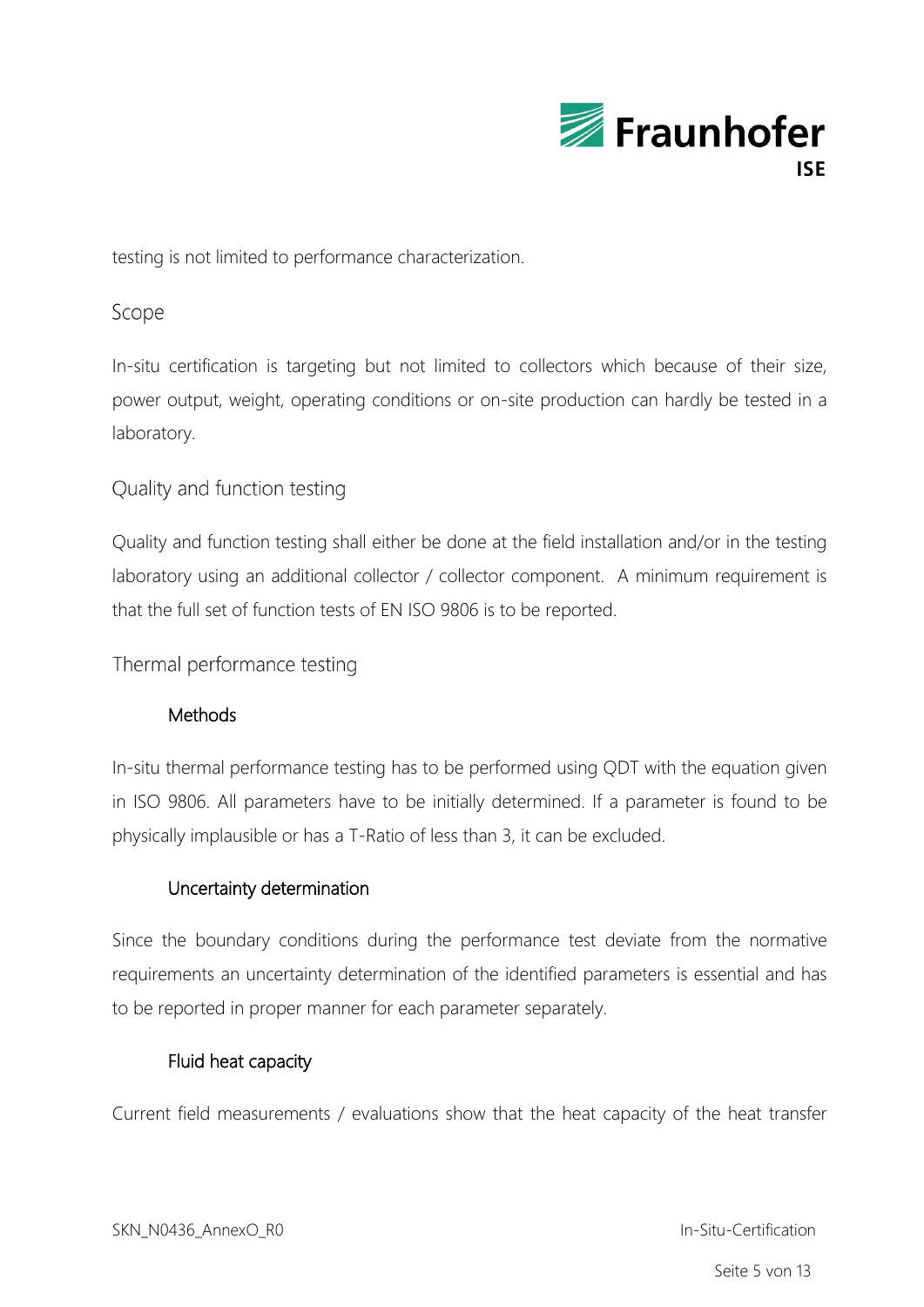

fluid (can) have a high impact on the uncertainty of the determined parameters. Also huge deviations between manufacturers' specifications and experimental results regarding the density and the specific heat capacity occurred.

If a heat transfer fluid other than water is used, a sample of the fluid has to be taken and the density and specific heat capacity of the sample have to be determined experimentally in the temperature range required for in-situ testing.

## Collector mounting and location

<span id="page-5-0"></span>ISO 9806 requires that: " The collector shall be mounted such that the lower edge is not less than 0,5 m above the local ground surface.".

This requirement is not applicable for In-Situ-Measurements, as collectors are tested in their real state of installation.

Proposal to add within the SK-Scheme\_Rules:

"In case of in-situ-measurements the requirement defined in ISO 9806, section 20.1," The collector shall be mounted such that the lower edge is not less than 0,5m above the local ground surface." is not applicable. The product shall be tested in its usual installation. A remark shall be included into the test report, describing the installation conditions."

### Shadowing

For efficiency testing collectors shall be chosen, that are not affected by shading from surrounding buildings or other obstacles. If this is not possible, measurement sequences including partial shadowing shall be excluded from the evaluation.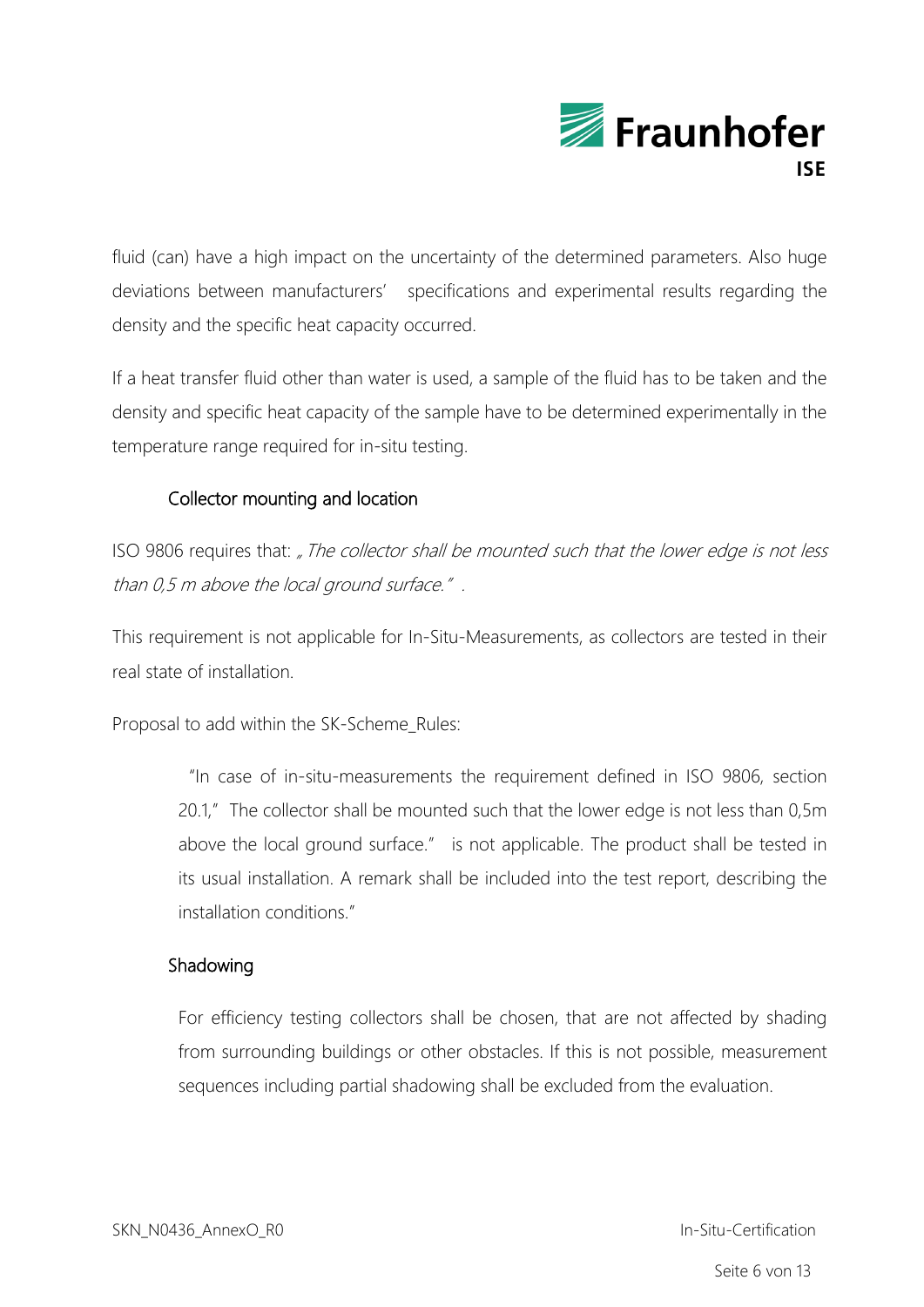

#### Instrumentation

#### <span id="page-6-1"></span><span id="page-6-0"></span>*Solar radiation measurement*

For concentrating (CR>3) collectors the regulations of ISO 9806 apply without restrictions.

For collectors with a CR<3 the regulations of ISO 9806 apply only for the hemispherical irradiance. The share of diffuse irradiance may also be determined with alternative maintenance-free sensors, e.g. the SPN1 pyranometer from Delta-T-Devices Ltd. The determined diffuse share shall then be applied on the irradiance level determined with the class 1 pyranometer. The usage of other then the normative equipment shall be reported and taken into account for the uncertainty analysis.

The measurement equipment shall be placed at a representative position for the collector(s) under test.

Special attention shall also be paid to the subject of sensor cleaning and maintenance.

Annotation: In a laboratory comparison test on a FPC, the above mentioned combination of class 1 pyranometer for the determination of global irradiance and SPN1 pyranometer for the determination of the diffuse share, has shown very small deviations of 0,003 in  $\eta_{0,hem}$ and  $0.01$  in  $K<sub>d</sub>$ . In laboratory as well as in field tests, the usage of the SPN1 pyranometer even for the global irradiance has shown to result in maximum deviations of 0.005-0.02 for η over the complete efficiency curve. The deviations were always to the disadvantage of the collector. The applicability of the SPN1 pyranometer as sole irradiance sensor also for hemispherical irradiance shall be further tested in the future.

#### <span id="page-6-2"></span>*Measurement of the heat transfer fluid temperature (Liquid heating collectors)*

#### Placement

To identify parameters that represent the whole set of operating conditions for the field, it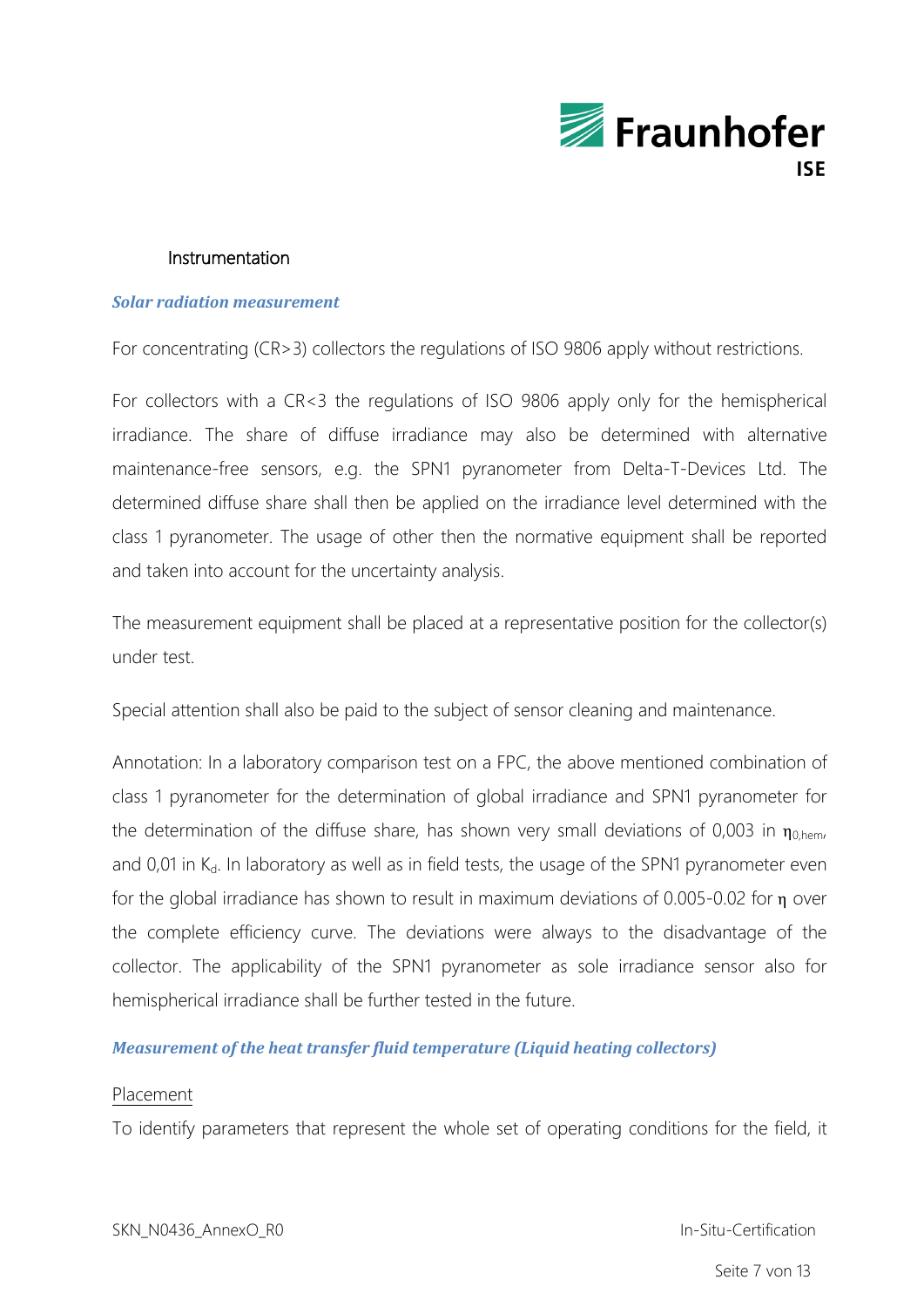

may be necessary to combine measurement data from a number of different collectors in the field into one data set for parameter identification. It is recommended to take into account at least the first (cold) and the last (hot) collector of a row.

#### Sensor types

Previous results show that only immersion temperature sensors lead to useful results. Comparisons with clamp-on temperature sensors have shown large deviations of up to over 10%-points in the efficiency. Only immersion sensors according to normative requirements shall be used.

#### *Surrounding air speed*

Wind Speed shall be measured at each collector of the field which is considered for in the efficiency test.

#### <span id="page-7-0"></span>*Flow rate measurement (Liquid Heating Collectors)*

There shall be no inflow or outflow between the installation point of the flow sensor and the balanced collectors.

In some cases, the installation of an integrated flow sensor in pre-existing collector fields may be impossible. Ultrasonic clamp-on flow meters may be an alternative. For this kind of sensors, in-depth knowledge of the prevailing flow conditions is crucial to obtain reliable results. The usage of sensors of this sensor type shall only be allowed if a measurement uncertainty of less than 2% can be assured.

### <span id="page-7-1"></span>Test conditions (ISO 9806, Chapter 23.3.2)

As operating conditions in the field are typically less stable than in the laboratory longer averaging intervals are helpful to find useful measurement sequences. Averaging intervals of 5 minutes are recommended (as in the former EN 12975) and have shown to be suitable in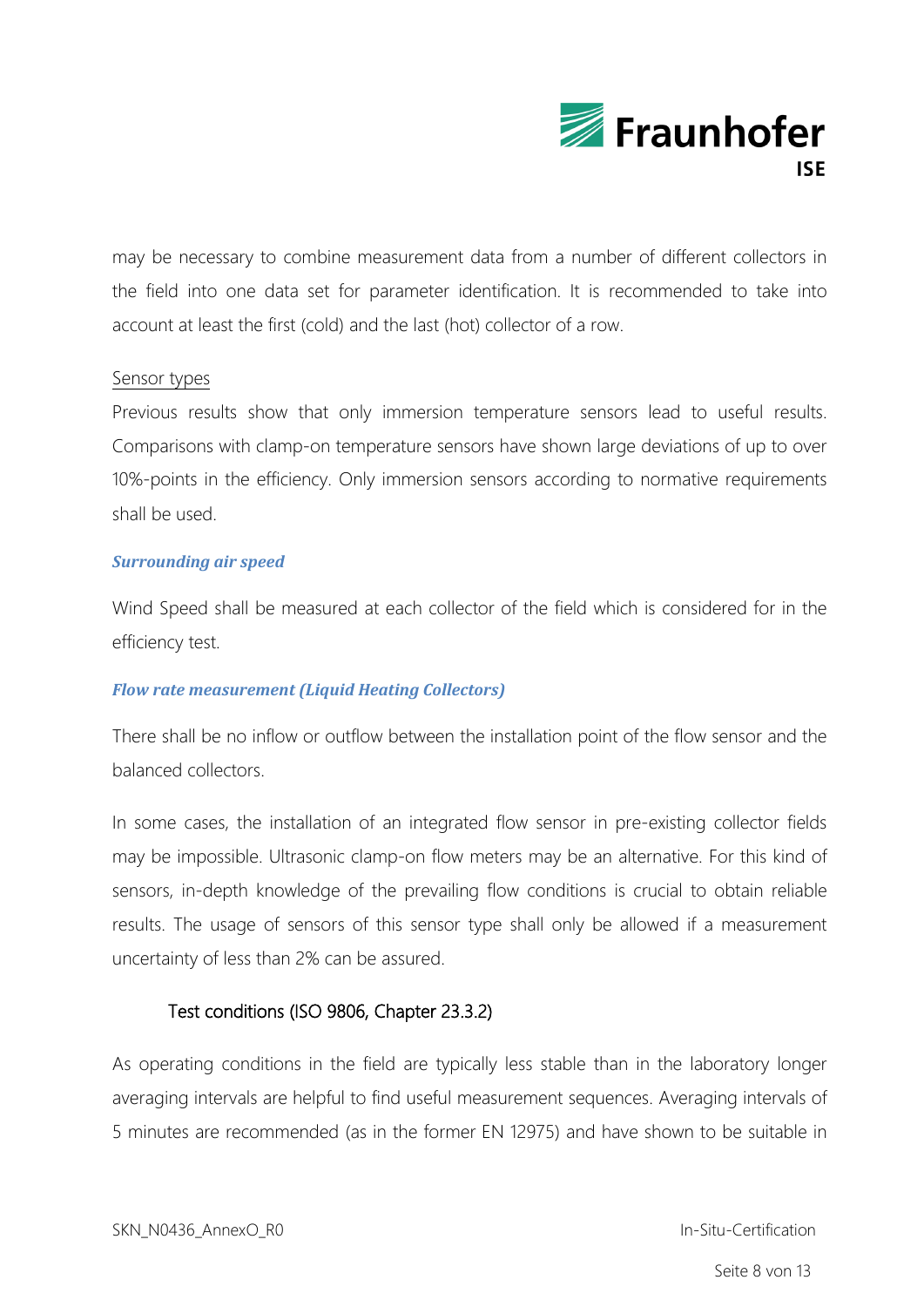

previous tests.

ISO 9806 requires that: "The flow rate shall be held stable according to Table 6 (steadystate) or to within  $\pm 2$  % (quasi-dynamic) of the set value during each test period and shall not vary by more than ±5 % of the set value from one test period to another."

This requirement is not applicable for In-Situ-Measurements, as many installations use flow as control variable for temperature.

Proposal to add within the SK-Scheme-Rules:

"In case of in-situ measurements the limit for the flowrate stability may have to be adapted to the prevailing process conditions to obtain valid measurement sequences. Deviations from the normative requirements shall be mentioned in the test report and must be considered within the uncertainty determination."

Annotation: In previous tests, limits of up to 15% have shown to be acceptable if averaging intervals of 5 minutes are chosen. This value is empirical and its general validity shall be further examined and substantiated in the future.

### Test sequences (Chapter 23.4.5)

<span id="page-8-0"></span>ISO 9806 requires that: " The inlet temperature shall be kept stable within  $\pm$  1K during each test sequence."

This requirement is not applicable for In-Situ-Measurements as feed temperatures are less stable in most installations.

Proposal to add within the SK-Scheme-Rules:

"In case of in-situ measurements the limit for the inlet temperature stability may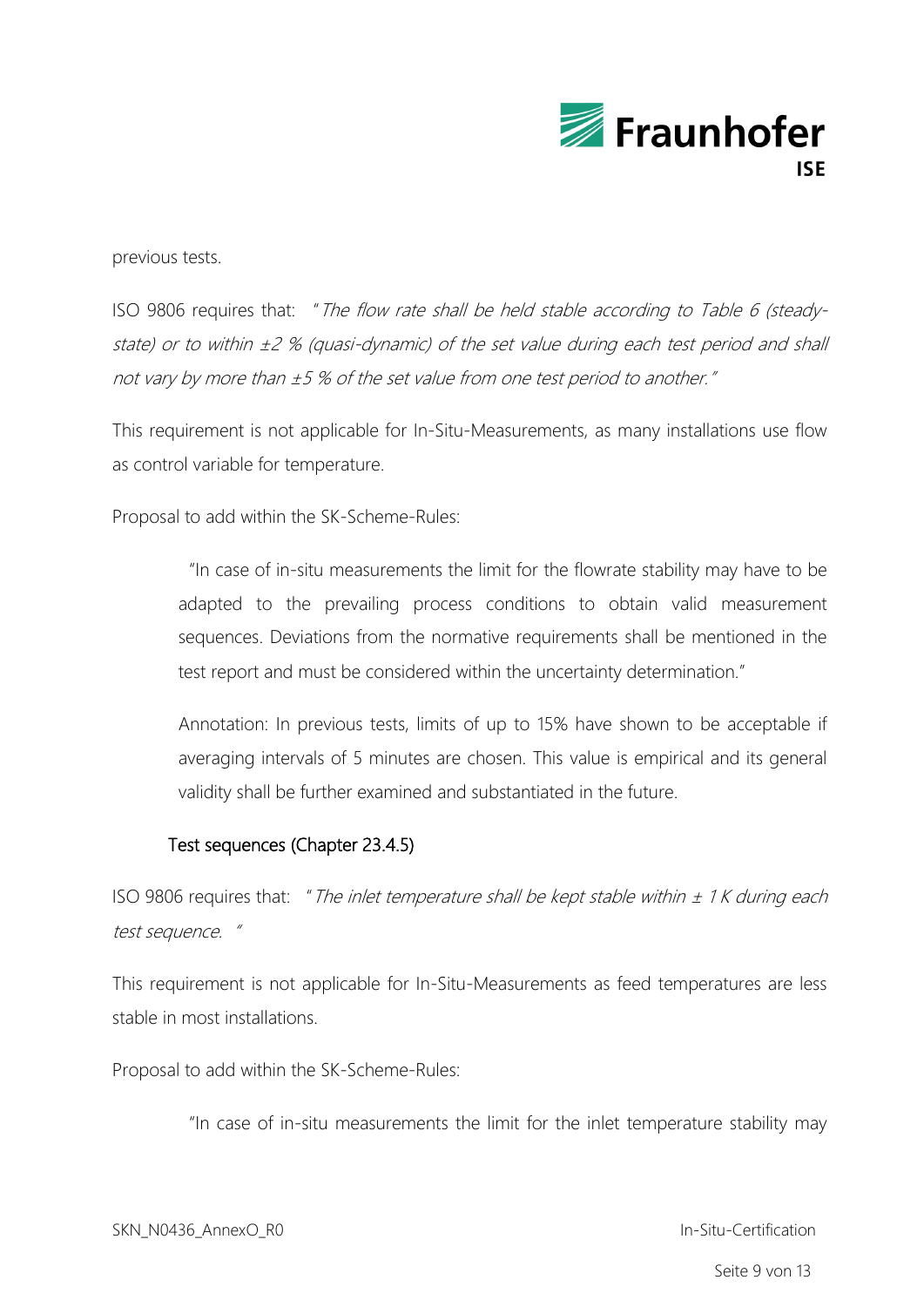

have to be adapted to the prevailing process conditions to obtain valid measurement sequences. Deviations from the normative requirements shall be mentioned in the test report and must be considered within the uncertainty determination.

Annotation: In previous tests, limits of up to 3.5K have shown to be acceptable if averaging intervals of 5 minutes are chosen. This value is empirical and its general validity shall be further examined and substantiated in the future.

### Determination of IAM

For optically symmetric collectors the values of  $\theta_i$  shall cover angles where the incidence angle modifier does not differ by more than 2 % from the one at normal incidence up to angles of at least 60°.

The determination of bi-axial IAM values is possible using the iterative method described in Hofer et al., 2015. As for this method it is crucial to provide a sufficient variety of incidence angles in both axes, it is recommended to evaluate the largest and smallest achievable incidence angles at the designated test site beforehand. In each axis angles where the incidence angle modifier does not differ by more than 2 % from the one at normal incidence up to angles of at least 60° shall be covered.

If a sufficient range of incidence angles cannot be provided, the IAM shall be evaluated by analytical means and incorporated in the efficiency test as fix values.

## <span id="page-9-0"></span>**Accreditation Requirements**

As the data for a certification process are generated at an external site, the respective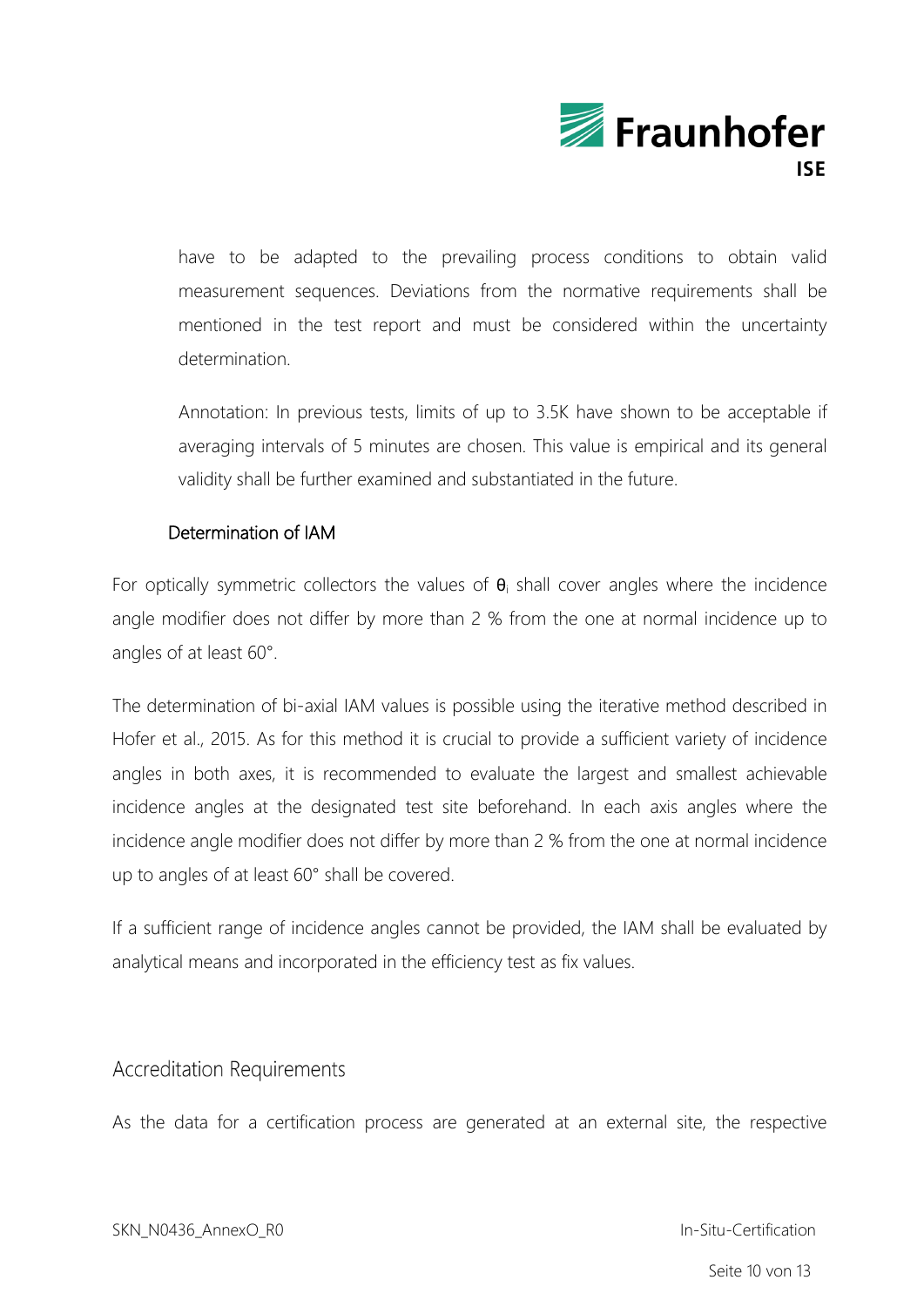

laboratory needs accreditation for doing so. This has to include methodological means to provide data security and uncorrupted data transfer.

## References

Hofer A., Buchner D., Heimsath A., Fahr S., Kramer K., Platzer W., Scholl S., 2015. Comparison of Two Different (Quasi-) Dynamic Testing Methods for the Performance Evaluation of a Linear Fresnel Process Heat Collector, Energy Procedia (69) 84-95, ISSN 18766102, URL http://www.elsevier.com/ locate/procedia.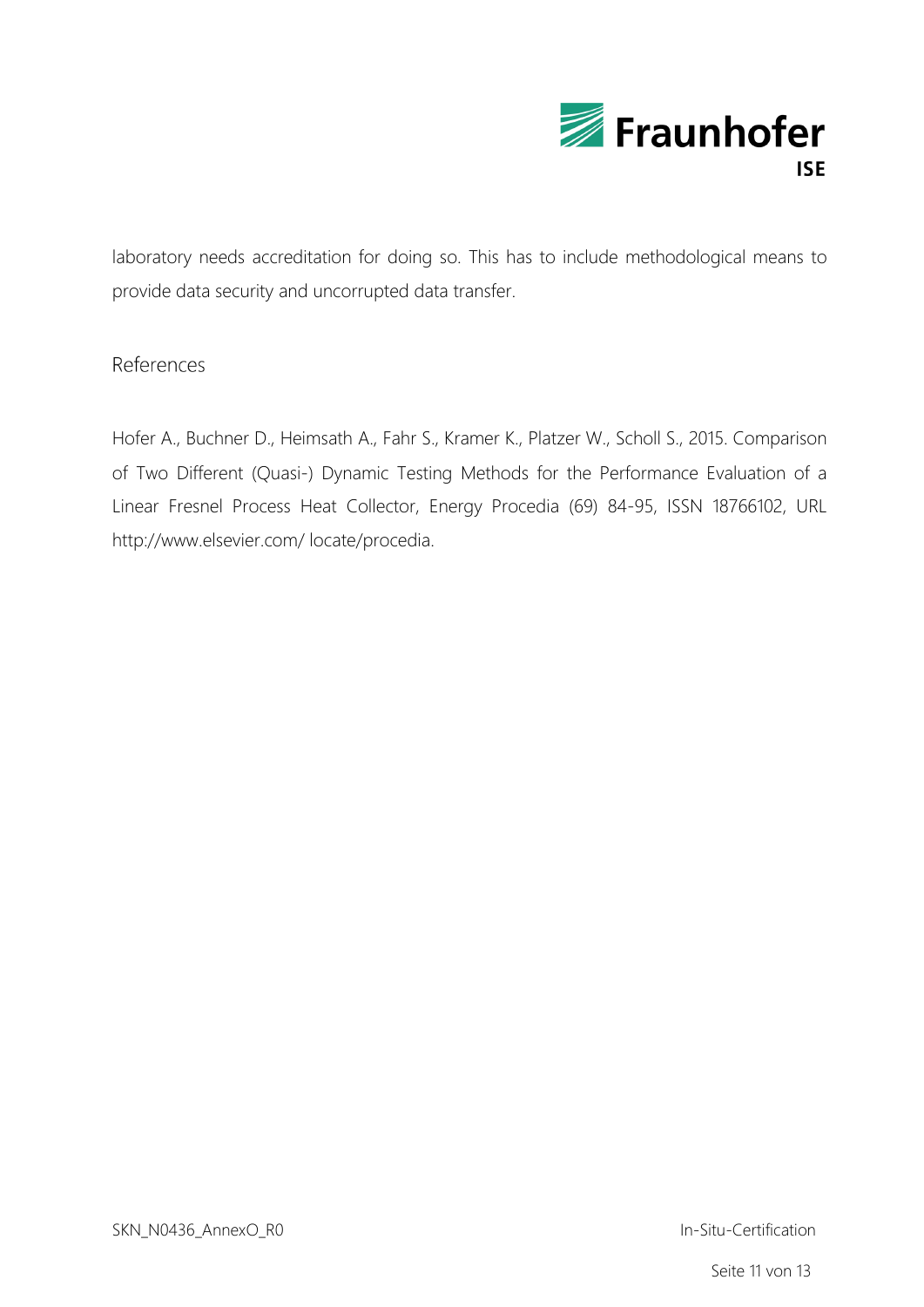

# <span id="page-11-0"></span>Formal changes within the "Solar Keymark Specific Scheme Rules"

The following formal changes within the Solar Keymark Specific Scheme Rules are necessary to enable in-situ certification.

## <span id="page-11-1"></span>Section 4.1: Remote Random Sampling procedure

Currently states: "The test samples for initial type testing are taken out of the current production or from the stock of the manufacturer "

### Proposal for Resolution (M...R..)

In case of in-situ measurements the following rules apply:

Case 1: in-situ-tests/-measurements are planed prior the installation of the collector field -> sampling procedure is applicable. The testing laboratory shall randomly select those collectors which are going to be tested within the field and shall define its positions within the field.

Case 2: the field is already installed -> random selection shall be done out of the field by choosing a collector/collector row for installing the measurement equipment.

If neither case 1 nor case 2 are applicable for some reasons (e.g. the field consists of a too small number of collectors), a different solution shall be agreed with the certifier. For example in order to compensate the random selection, more attention can be paid to physical inspection.

## <span id="page-11-2"></span>Section 7: Supervised manufacturers' testing

Currently states: "Procedures such as "supervised manufacturers' type testing" and/or "type testing at manufacturers' premises" are not included in these scheme rules.